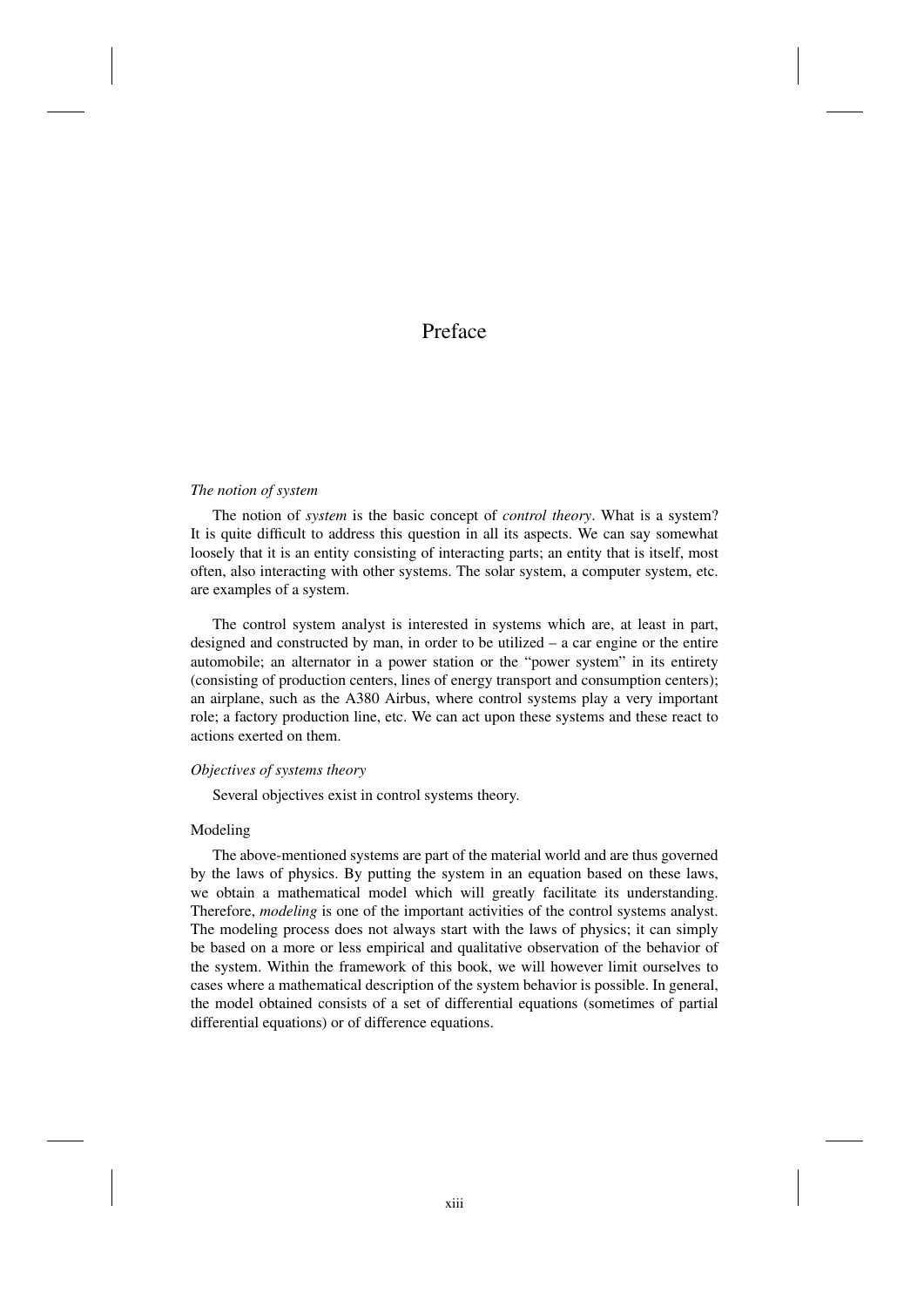#### xiv Linear Systems

### Identification

The modeling process, as understood, involves determining the structure of the equations which govern the behavior of the system, and also in fixing *a priori* the values of certain system parameters: for example, the lengths, masses, resistance values, capacitance values, etc. But it is often impossible to come to an *a priori* complete and precise understanding of all the parameters of this model. In order to refine and complete this understanding, it becomes necessary to proceed to an *identification* of the system: from the reactions of the latter to known and given stimulations, we can, under certain conditions, identify the yet unknown parameters. Identification is one of the major aspects in control theory.

# Analysis

Once the system is modeled and identified, it becomes possible to analyze its behavior. This *analysis* can be very complex. As an example, the analysis of the European and North American electric systems is difficult and requires powerful computing resources and enormous databases because we deal with very large systems. And understanding these systems well is essential for security reasons: points such as the possibility of "black-out" risk? In general, the analysis of a system makes it possible to determine its essential properties.

### Control

Thus, systems theory is a "theoretical" science in which one of its objectives is *knowing* systems, through modeling, identification and analysis. But it is also (we may be tempted to say essentially) a "practical" science, a science of "action". We try to understand systems in order to be able to control them, and to regulate them in the best possible way. The last major chapter of systems theory is that of *control*.

### *Open-loop and closed-loop systems*

A fundamental difference exists between "open-loop" and "closed-loop" systems. Controlling an open-loop system is doing it blindly, without taking into account the results of the action taken. We know the expression: "I could walk down this path blind-folded". Because I know at which moment I need to turn left, and then right. I know when I need to accelerate, when to slow down, . . . And it is true that if, as with Laplace's genius, we had a perfect knowledge of the world, we could control, in open-loop, every system belonging to it. However, our knowledge of things is incomplete. Even with a route we know by heart, unpredictable events may occur: a child unexpectedly crossing the street, a spell of rain making the road more slippery than usual, etc. It is thus necessary to note at all times, and to adjust actions, taking into account the reality that appears from moment to moment. Control theory is the art (or science) of making this unceasing adjustment, which we call a *loop* or a *feedback* or a *servo-mechanism*. It is a common concept which nevertheless poses numerous problems.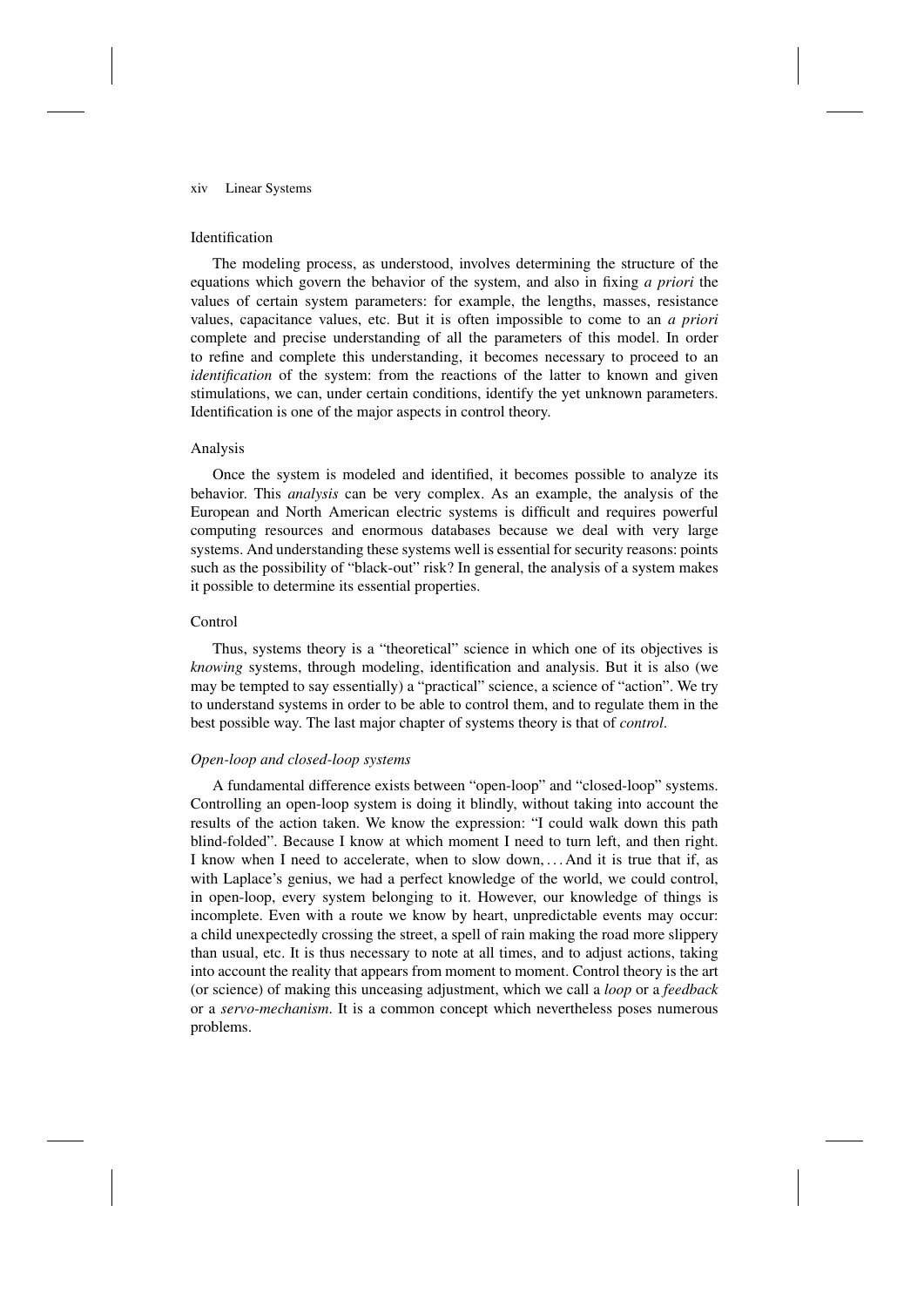#### Preface xv

One of the major difficulties encountered with feedback systems is their possible instability. There are certainly unstable open-loop systems, but they are relatively rare: a helicopter, an alternator connected with a long power line, certain types of fighter jets, etc. On the other hand, nothing is more commonplace than making a system unstable with a poor-performing feedback loop. Let us think of a child striving to take a shower: when the water is cold, he wants to heat it up, turns the hot water tap on too quickly, and gets boiling hot water; then, over-doing it the same way with the cold water tap, he makes the water ice cold, and so on.

The notion of feedback control is thus very powerful, but cannot be applied without proper knowledge.

#### *Presentation*

This book is divided into chapters, and sections; for example, section 2.1 is the first section of Chapter 2, and section 2.1.3 is the third subsection of section 2.1.

It contains the basics that a non-specialized engineer must know in control engineering. I had the opportunity to teach this course at Conservatoire National des Arts et Métiers (Paris), several engineering institutes Grandes Ecoles, Ecole Normale Supérieure de Cachan, and, for the most difficult parts, at Paris XI University (Master 2 level). The course contained in this book is progressive, making it accessible to any reader with an L2 level in science, and includes many examples. Nevertheless, to make it coherent, passages (sections or groups of sentences) had to be included in the first chapters that call upon somewhat more difficult notions which may need a second or third reading. *These passages are preceded by asterisks for sections, and situated between two asterisks for groups of words or sentences*.

The purpose of this book is to study *system modeling, identification, analysis and control*. Among these four themes, *modeling* is perhaps the trickiest problem: to know how to model electrical, mechanical, thermal, hydraulic, or other systems – as they are complex – a person has to be an electrical, mechanical, thermal, hydraulic engineer. It is physics in general, all of physics, which is useful for modeling; and modeling, which is the subject matter of Chapter 1, is not exclusive to the control engineer. Some examples will serve as basic reminders of hydraulics and thermodynamics. Reminders relative to electricity are somewhat less succinct. With respect to mechanics, I thought that it would be useful to go into more details. However, the only objective of the presentation is to enable the reader to understand examples and resolve exercises. Obviously, it cannot replace a treatise on mechanics.

From Chapters 2 to 11, the control engineer finds himself/herself in his/her own private domain. These chapters deal with linear systems analysis, control, and identification. I have put together some *mathematical elements* which I deemed essential in the *appendices* included in Chapters 12 and 13. This will spare the reader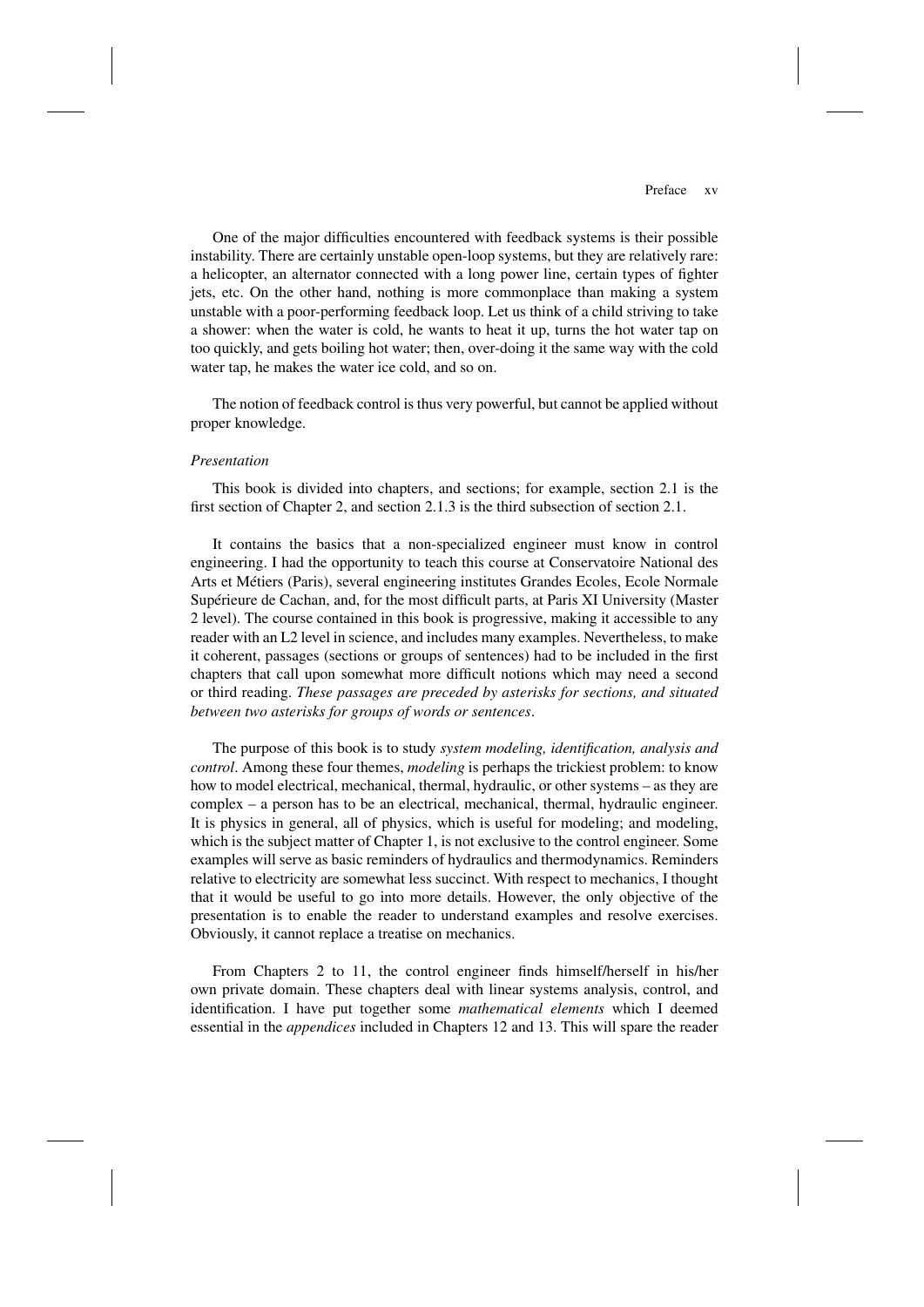#### xvi Linear Systems

from constantly referring to the bibliography: elements of analysis first, and then of algebra. Some of them (Smith form of a polynomial matrix,  $\Re{\cal H}_{\infty}$  algebra, module theory etc.) are probably new to most readers. But I preferred not to discuss them in the main body of the text, to save the latter, to the extent possible, for what truly comes within the scope of control theory. Likewise, the Laplace transform and the z-transform, which are *mathematical tools* that classically appear high in textbooks on control theory, are included in these appendices. These are organized as a presentation of "mathematics for systems theory" with proofs when they are constructive or simply useful for the reader's understanding. The reader can thus choose to refer to the appendices if needed or to read them entirely as actual chapters. I have decided not to present the theory of measure and integration. Concerning the latter, I refer the reader to the second volume of [35] or to [103]. I achieved this with the help of some mathematical gymnastics here and there.

About 80 exercises are given to the readers to test and refine their understanding of the subject. Solutions to most of the exercises are provided (sometimes in brief) in Chapter 14.

MATLAB and/or SCILAB files to run examples and solve exercises can be found at www.iste.co.uk/bourles/LS.zip.

#### *Course outline*

#### Beginner's course

The beginner at L3 (i.e. third-year undergraduate) level can start with the easiest parts of Chapter 1. The part that might be difficult for the beginner is section 1.2 which is devoted to the modeling of a mechanical system. I advise the reader to approach this part in a pragmatic way, using the examples and exercises which show what results are essential and how to make good use of them.

In Chapter 2, readers should leave aside everything that relates to multi-input multi-output systems. It is better if they focus on "left-forms", "right-forms", and on methods which make it possible to obtain system transfer functions. They will eventually develop particular interest in treated examples and exercises.

The reader should study Chapters 3 to 6 in depth (leaving aside, of course, the starred passages "intended for a second reading"). From my point of view, the reader's course therefore ends with the RST controller ("usual case" section).

# Advanced course

The reader at M1 (i.e. first-year graduate) level should begin to go deeper into what he/she only skimmed over when he/she was a beginner, i.e. section 1.2 of Chapter 1, and Chapter 2. Afterwards, the reader will resolutely move on to Chapter 7, which includes complementary material on systems theory, and will then be ready to study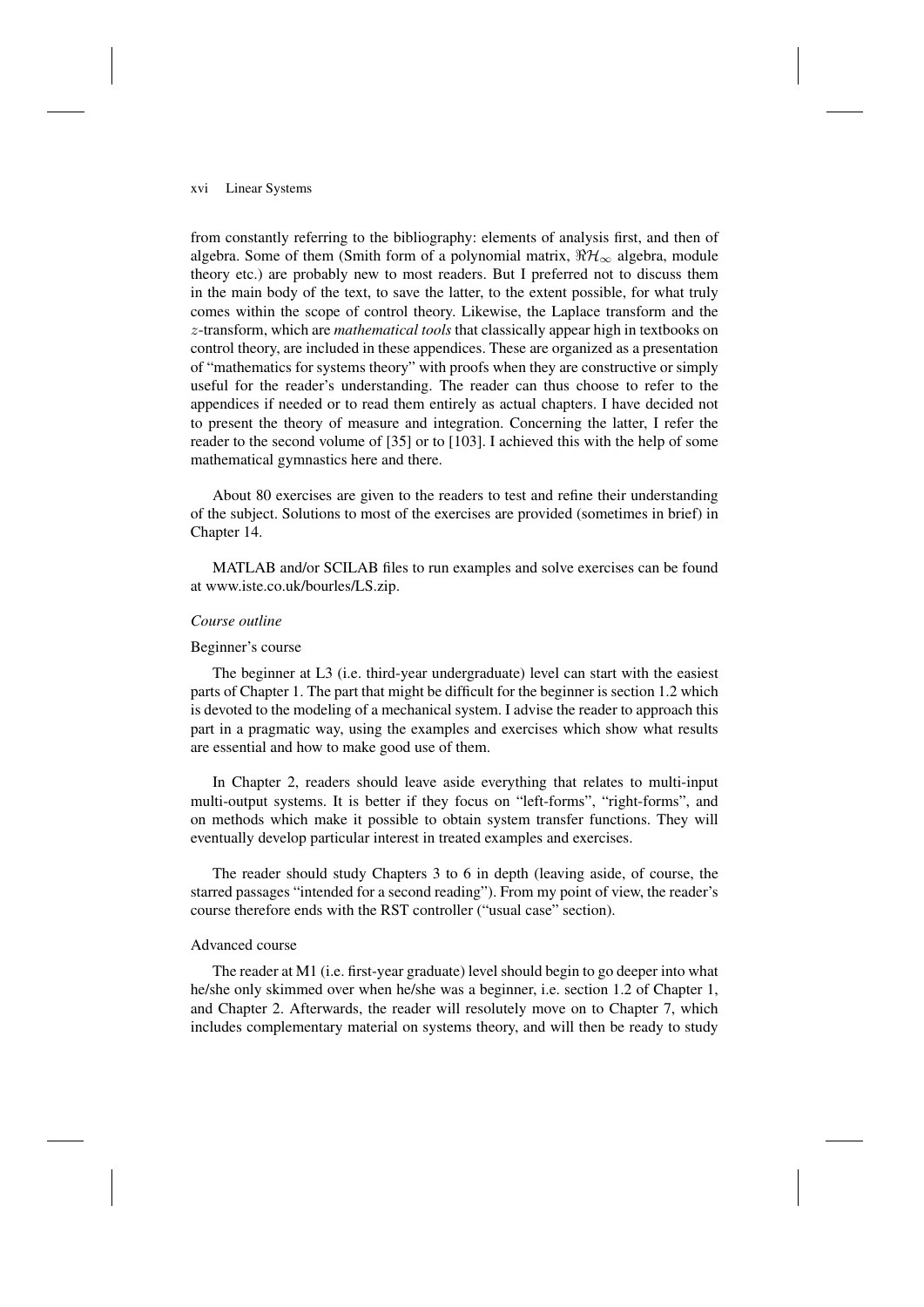Chapters 8 to 11. I advise the reader to systematically skip the passages related to module theory.

# Advanced graduate level

The reader at M2 (i.e. second-year graduate) level still has many things to discover before launching into specialized courses. These are all the passages that he/she skipped during previous readings, in particular those presenting the theory of systems in the language of modules. It may also be in the interest of the readers to systematically re-read the elements of mathematics in Appendices 1 and 2 (Chapters 12 and 13).

### Coherent course and "butterfly" course

This book should be read in a more systematic way to understand the contents. Another approach to this book is also possible for readers who wish to be systematic while not necessarily belonging to the above categories: these readers should read the chapters of the book, without skipping any passage, in the order I have presented them (with the exception of the appendices – Chapters 12 and 13 – which they should read first). I have often started reading a science book in that spirit, and only a lack of time has made me take an opposite turn, which is to "flit about", trying to go as fast as possible (a strategy, besides, which does not always pay off). I do not have any way to propose to the "butterfly" readers, but I have included a detailed index at the end of the book for them.

#### *Choices and necessities*

Since this book is about linear time-invariant systems, I have deemed it essential to present this concept correctly. Such a system can no longer be properly defined by its transfer matrix (too poor a representation), or by Kalman's approach, as one of its state realizations, or by Rosenbrock's approach, as a "system matrix" (too contingent a representation). Wonham's "geometric approach", which was proposed in the 1980s, in the end, only reformulates Kalman's approach in a little more modern mathematical language, and does not seem to be a good answer. Following the works of experts in differential algebra, it appeared that, what control engineers call "system" and "linear system", should be defined as an *extension of a differential field* and a *module defined over a ring of differential operators,* respectively. In the early 1990s, this property was revealed by M. Fliess to the community of control engineering (see the synthesis presented in [47]). Such a language may have discouraged a beginner, but it is this conception that I have attempted to make the reader gradually sensitive to, in Chapters 2 and 7. In reality, module theory, at the level used here (finitely generated modules over principal ideal domains) is very simple for a reader somewhat accustomed to abstraction. It does clarify manipulations that can be done with polynomial matrices, as well as the Jordan canonical form. For this reason, I have made it the main theme of "passages intended for a third reading". The reader wishing to go further into systems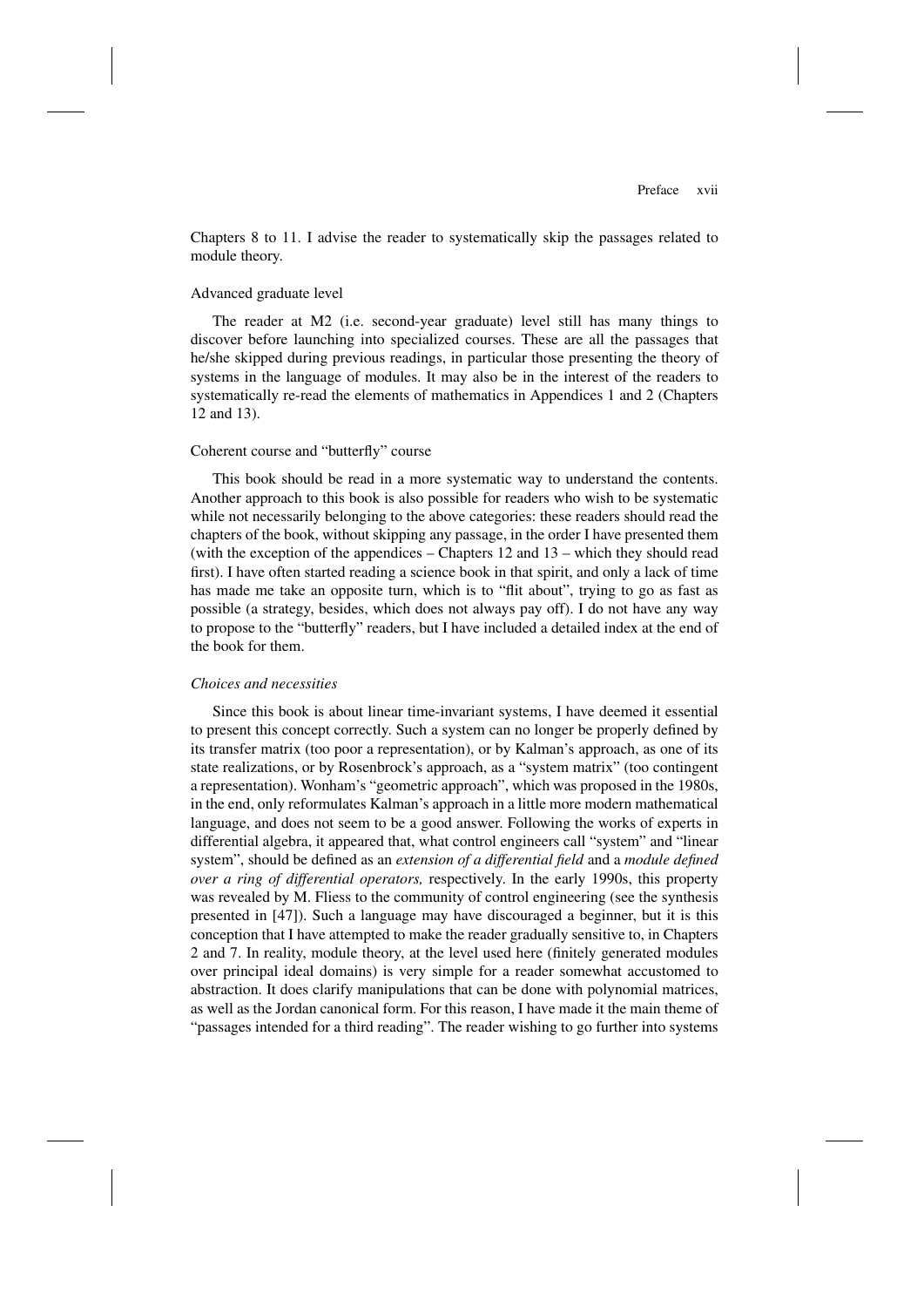#### xviii Linear Systems

theory can refer to [47] on nonlinear aspects, and [22] on linear time-varying systems ([15] is a preliminary version of [22]). Module theory is helpful in presenting (in the case of linear systems) the notion of flatness (due to Fliess and his collaborators [48]), which has become essential to efficiently resolve the problem of motion planning (see section 7.5).

I wanted to show that control engineering is not magic but science. On that premise, I have insisted, in Chapter 4, on the *limitations due to certain characteristics of the system to be controlled* (unstable poles and zeros, specifically). For more details on this point, see [51].

The control engineer is permanently confronted with the problem of uncertainties in modeling. Thus, this book is constantly preoccupied with the *robustness of control laws*. However, *this is not a book on robust control*. The theory of robustness has become extremely sophisticated, and its recent development is not covered here. Besides, excellent books on this issue ([107] and [122], among others) do exist.

I have emphasized in this book on control (whether in polynomial or state formalism) that system stabilization is exceptionally the role of the feedback loop; the point is often to compel the output of such a system to follow a reference signal, in spite of various disturbances that it may be subjected to. This is  $why - in order$ to design an RST controller as well as a control by state feedback, possibly with an observer – *it is essential to first make the necessary model augmentations* (following what Wonham called the "internal model principle"). Without this prerequisite, "modern methods" only generate nonsense.

It also appeared to me that it was important to show that, in the multi-input multioutput case, *a control law with execrable qualities can correspond to a good pole placement*, because the latter does not determine the former. The worst method (even though it is quite elegant from a strictly theoretical point of view) is probably the one that consists of reverting to a cyclic state matrix through a first loop, and then proceeding as in the single-input single-output case.

I have abstained from presenting the linear-quadratic (LQ) optimal control and its "dual" version, the Kalman filter. For the conception of control by state feedback and observer, I have indeed preferred to propose essentially algebraic methods for several reasons. Once these methods are well assimilated, it becomes easy to implement an efficient "LQG control".1 The theory of LQG control (which encompasses LQ control and Kalman filter theories) is now classic and, at a basic level, is well covered in treatises such as [1] and [2]. On the other hand, the minimization of a criterion is only a convenient intermediate step for the control engineer to obtain a control law with the desired properties [78]. Another element that kept me from including optimal control

<sup>1. &</sup>quot;LQG" stands for "Linear Quadratic Gaussian".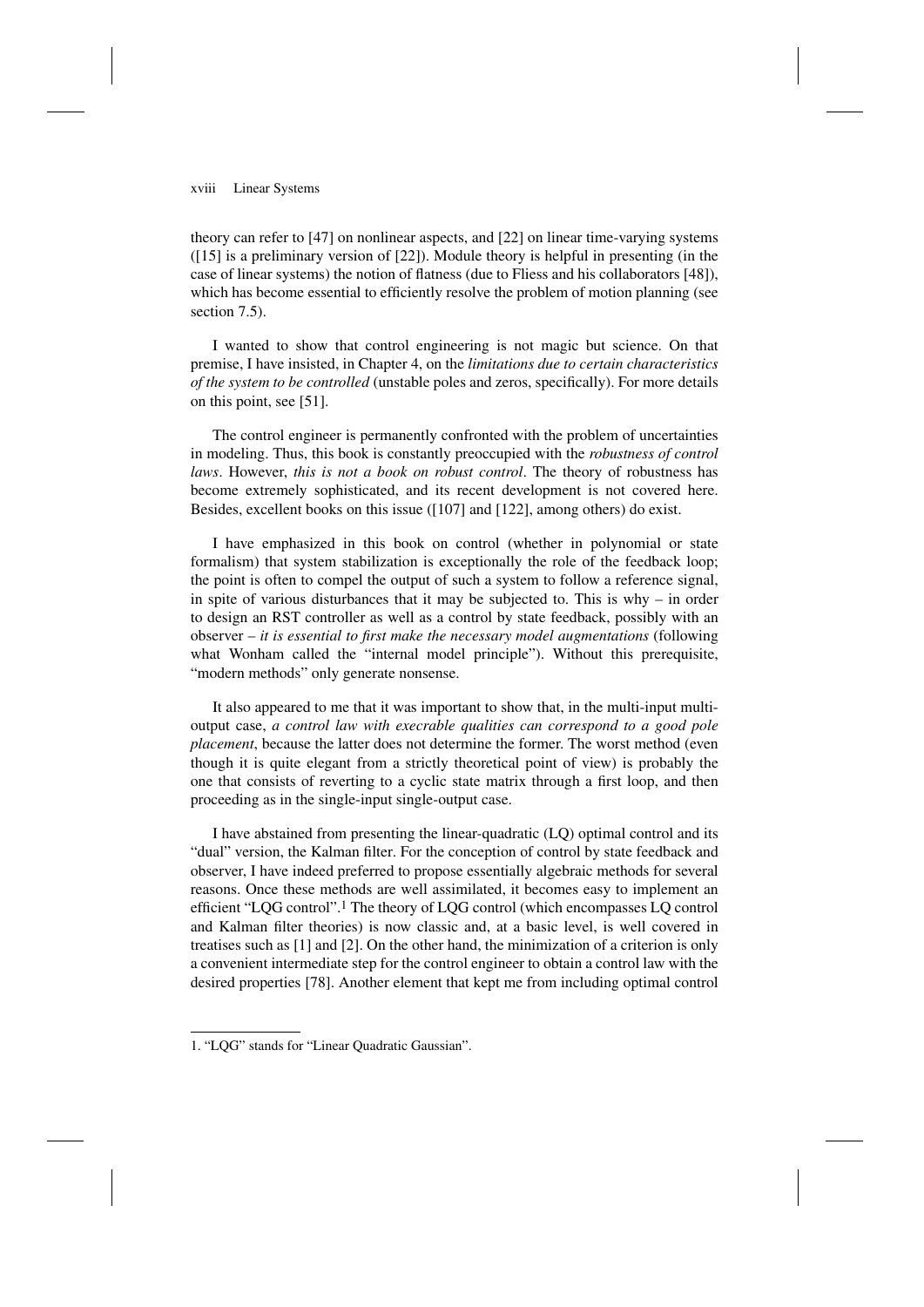is that it would have made this book longer (especially to correctly present continuoustime stochastic optimal control, with, in the background, Ito's differential calculus [68], [118]). I found the volume of this book to be large enough. Nevertheless, except for a few subtleties, the methods proposed in the multi-input multi-output case in Chapters 8 and 9 only differ from LQ control and Kalman filtering in their presentation style (the minimization of a criterion is not presented as a goal – see Remark 245 in section 8.1.4). I encourage the reader to continue the study of this book along with that of "LQG control with frequency-shaped weights" [2], which is a good complement.

Only Chapter 10 deals with discrete-time systems and control. All previous chapters (including the one on RST controller) are thus presented in the context of continuous-time, which is a bit unusual. Despite the ideas spread by some people, I have experienced that continuous-time formalism offers much more flexibility for the design of control laws, especially with respect to the choice of poles and the question of "roll-off", which are essential to robustness. Once the synthesis of continuous-time control laws is mastered, it is very simple to switch to the synthesis of discrete-time control laws – without any approximation (this point is of course discussed in detail in Chapter 10).

Chapter 11 discusses parametric identification of discrete-time systems by minimization of the  $l_2$  norm of the prediction error. The presentation is relatively classic as far as open-loop identification is concerned; as for closed-loop identification, it essentially includes Ljung and Forsell's contribution [82] (as a complement, the reader can consult [75] and Chapter 10 of [110]).

Many other topics would have been worth presenting: for example, anti-windup methods in the presence of saturations (which is clearly expounded in [4]) or gain scheduling (see survey papers [104] and [80]), not to mention nonlinear control (for a general presentation of this theme, see [108] and [62], and begin with the first reference because it is simple; *robust* nonlinear control is discussed in [49]; see also [48] which deals with *flatness* from both theoretical and practical viewpoints, in addition to section 7.5 of this book). We can also cite the following subjects: adaptive control (which is the subject of a lot of literature, but [57], [3] and [108] can be recommended as a good initiation on this theme); fuzzy or neural control (the reader can find a *genuinely scientific presentation* of the last two types of control in [40]); the control of systems governed by delayed differential equations or partial differential equations (on this subject, see [55] and [33] in the linear context, as well as [58] and [59] where nonlinear problems are discussed). As already mentioned, the extension of many methods presented in this book to linear time-varying systems can be found in [22].

### Note on the English edition

This English edition has given me the opportunity to correct many errors which, despite proof-reading, had been left in the original French edition, and also include